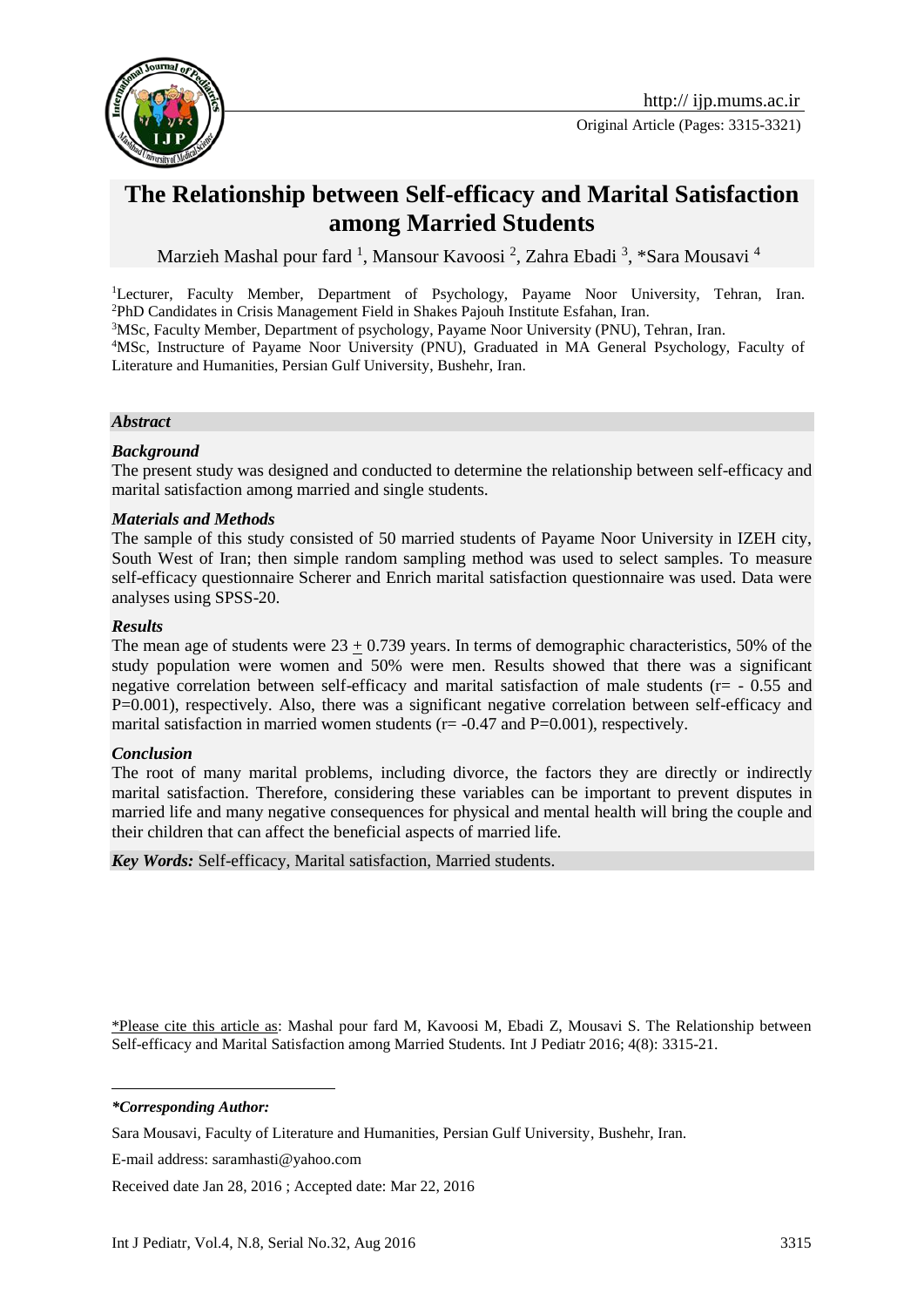#### **1- INTRODUCTION**

Family can be defined as a relative group, which takes the responsibility of socializing the children and meets the primary responsibility for some other basic needs of society; family is a group of people, which are related to each other by blood, marriage, and adoption (1). Family is represented as a social institution which is formed by a man's and woman's marriage. One of the manifestations of human social life is the sense of healthy and constructive interactions, expression of love to others as well as intimacy and empathy for them. Family institution is the origin of satisfying different needs such as physical, rational and emotional needs. It means that marital satisfaction is sub set of emotional needs and most of married people because multi reason in their life don't care about that and make a problem in their marital life. A person's consent of life means his/ her satisfaction of family, and consent of family means life satisfaction, and these results to facilitation of growth and excellence, and material and spiritual progress of society (2). At different stages in life, may encounter situations which challenge the cognitive and psychological abilities. These abilities help an individual find out the needed strategies for facing with challenges such as marital satisfaction (3). One of these abilities is the self- efficacy and the theory of self-efficacy, originally developed by Bandura (4). Self-efficacy describes a person's cognitions about whether he/she is capable of performing the behaviors necessary to produce a wanted outcome. Self-efficacy can also be thought of as a person's confidence in his/ her ability within a certain domain. Self-efficacy applied to marital relationships is a way to conceptualize an individual's confidence in his/her ability to perform relationshipaffirming behaviors such as openly communicating with one's partner, providing support and nurturance, and/or

controlling feelings of hurt and anger (5). Marital satisfaction refers to a "subjective global evaluation of one's relationship" (6). Being in a satisfying marriage has consistently been associated with better physical health, mental health, and overall life satisfaction (7-8). Conversely, marital distress, separation, and divorce have been linked to increased stress, poor physical health, and emotional (6). Lent et al. in a research on university students showed that self-efficiency and environmental protection predict educational adjustment, progress in goals, and next life satisfaction (9). As literature review, the mean scores of intimacy, commitment, financial management, and sexual relationship were significantly higher in female students (10). One study carried out in America, found male married students, experienced less stress and anxiety during their studies (11). Kalantari et al. (12) and Ziaei et al. (13), examined the relationship between sex issues and marriage satisfaction; the results showed that: there is a significant relationship between sex attitude, sex awareness, sex anxiety, sex depression, and marriage satisfaction in married women. Esfandiari et al. (14), aimed to determine the relationship between control resource, self-efficacy and marriage conflicts among students. According to the research results, it can be concluded that when self-efficacy is at the high level, it means that rate of the marriage conflicts is less and if its level be at the low level marriage conflicts is at high level. Johnson (15) resulted that having a combination of high expectations and high relationship self-efficacy was the best predictor of feeling that one's expectations were met in marriage. More research in this area of study is needed and would help clarify the role expectations play in marriage as well as add to the knowledge of what contributes to marital happiness. The purpose of this study was to determine the relationship between self-efficacy and marital satisfaction in married students.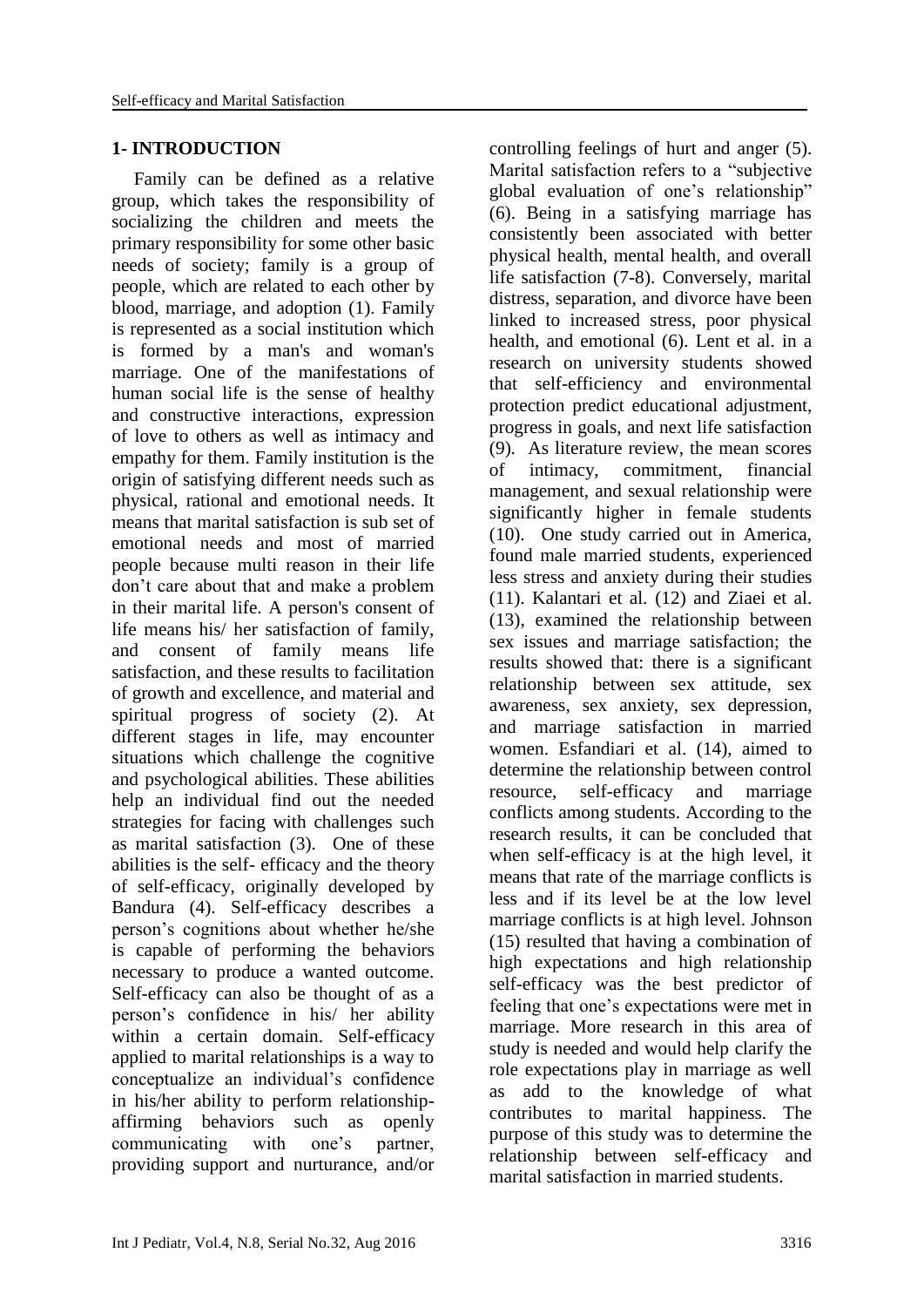#### **2- MATERIALS AND METHODS**

#### **2-1. Samples**

This study is a descriptive research and is the type of correlation. The statistical universe of the research composes of married people in PNU University of IZEH province, which are selected through simple random sampling, and finally 50 students were chosen (**Figure.1**).



**Fig.1**: The location of Izeh city, Khusestan province, Iran

# **2-2. Measuring tools**

#### **2-2-1. General Self-Efficacy Scale (GSES) (16)**

To assess the efficacy General Self-Efficacy Scale was used. Sherer et al. developed a measure to tap these generalized beliefs. This scale is considered for general self-efficiency, and it has 17 items. 5 answers are proposed for each item of the scale, that each item is chargeable 1 to 5 point. Higher score indicates stronger self-efficiency, and lower score indicates weaker selfefficiency. Sherer (16) proved 76% validity for general self-efficiency computed through alpha kronbakh. The reliability of the scale has computed through factor reliability (Construct Reliability). Barati, in a research on investigating validity and reliability of the scale, executed the scale on 100 subjects who were studying in the third grade of high school. The correlation (61%) obtained from self-esteem and selfevaluation scales with self-efficiency are in order to confirm factor reliability of the scale (17).

#### **2-2-2. Enrich marital satisfaction questionnaire (18)**

The Enrich Marital Satisfaction scale was developed by Olson in 1989. It is comprised of 47 items and 9 sub-scales including: personality issues, marital relationship, conflict resolution, financial management, leisure activities, sexual relationship, children and parenting, family and friends, and religious orientation matters items are scored based on a 5-point Likert scale from 1 (strongly agree) to 5 (strongly disagree). Olson et al. reported the reliability of this inventory as 0.92, using Cronbach's alpha (19). Noorbala et al. also obtained the same Cronbach's alpha (0.92) (20). Reliability of the questionnaire was obtained as 0.88 and 0.81 in the present study, using Cronbach's alpha and split-half coefficients

# **3- RESULTS**

 In terms of demographic characteristics, 50% of the study population were women and 50% were men, respectively. The duration of marriage for 67.8% of subjects was between 1 to 5 years, and for 32.2% between 6 to 10 years. There was a significant relationship between selfefficacy and marital satisfaction in married students.

**Table.1** shows correlation between the demographic variables, coefficients of determination and correlation coefficient test results. As can be seen in (**Table.1**), the correlation between self-efficacy and marital satisfaction of married students was  $(r= 0.239$  and  $P=0.000$ , respectively.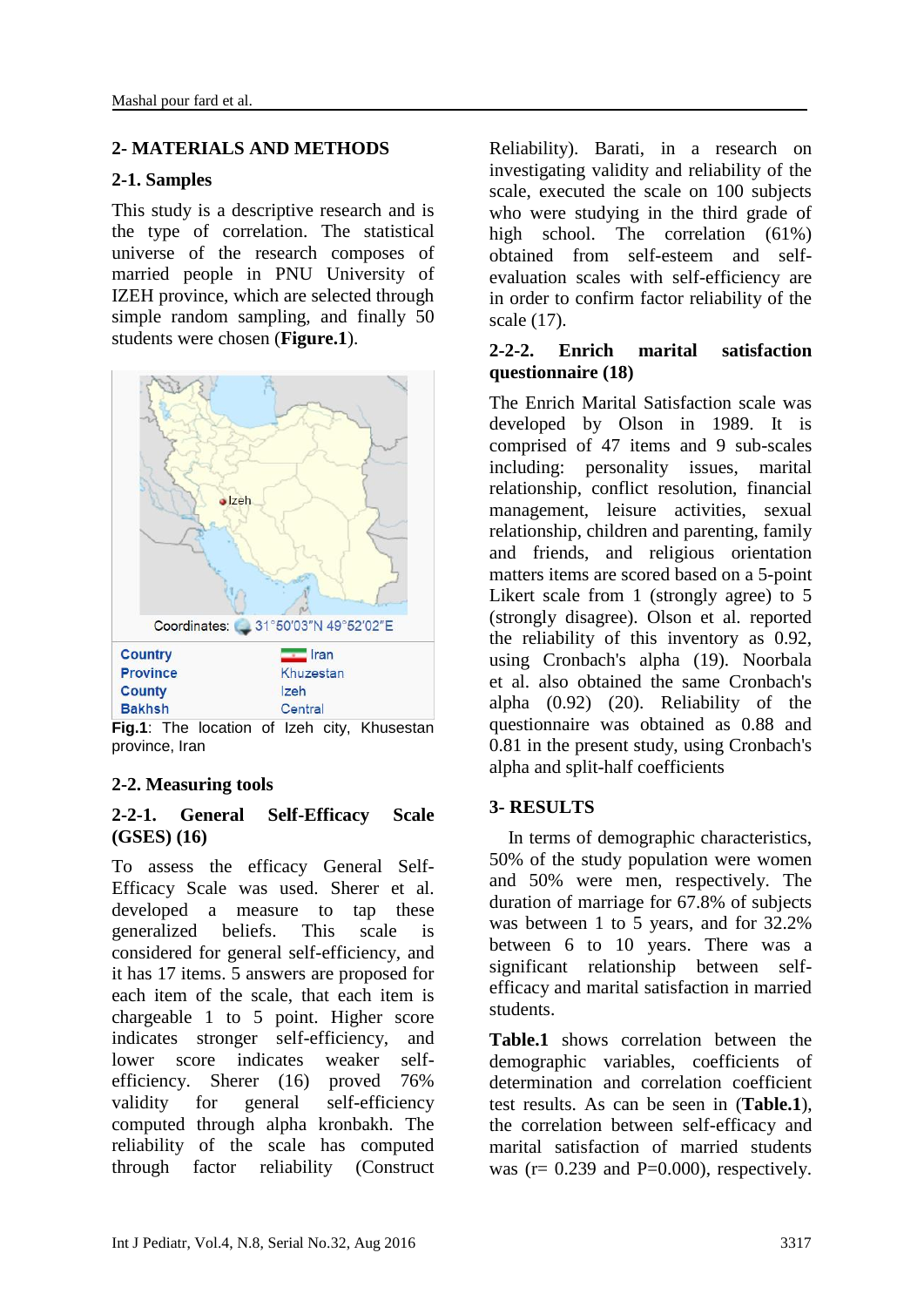The results shows, there was a low positive significant relationship between the selfefficacy and satisfaction of male students.

Results showed that there was a significant negative correlation between self-efficacy and marital satisfaction of male students  $(r=-0.55$  and P=0.001), respectively (**Table.2**).

**Table.3** shows the correlation between self-efficacy and marital satisfaction in married woman students. As can be seen, there was a significant negative correlation between self-efficacy and marital satisfaction in married women students  $(r=$  $-0.47$  and P=0.001), respectively. It means that when the students' self-efficacy score increases their marital satisfaction decreases.

| Coefficients of determination | Correlation coefficient (r) | P-value |
|-------------------------------|-----------------------------|---------|
| 5.71                          | 0.239                       | 0.000   |

**Table 2**: The correlation between self-efficacy and marital satisfaction in married men students

| Number $(\%)$ | Correlation coefficient (r) | P-value   |
|---------------|-----------------------------|-----------|
| 50(100)       | $-0.55$                     | $0.001\,$ |

**Table 3**: The correlation between self-efficacy and marital satisfaction in married women students

| Number $(\%)$ | Correlation coefficient (r) | P-value |
|---------------|-----------------------------|---------|
| 50(100)       | $-0.47$                     | 0.001   |

#### **4- DISCUSSION**

The results of this study showed that there is a significant correlation between marital satisfaction scores and self-efficacy among men and women students. These results are consistent with finding of Najafi Zadeh et al. (21). There was a significant correlation between self-efficacy and marital satisfaction in married male students. These findings can be interpreted that, make [individual feels more](javascript:void(0))  [responsibility in his individual and family](javascript:void(0))  [life](javascript:void(0)) (21). According to the taboos on Iran's society, men have more selection right in the stage of marriage compared to the women. This is the reason which causes the men to feel that life events are under the control of them and this is the reason that between men and women are different from the subject of self-efficacy (14). Though self-efficacy is generally considered a positive attribute, some research has suggested that having high relationship self-efficacy is not always beneficial. Arias, et al. (22) administered the Relationship Efficacy Measure (REF) to a group of 66 married women (mean age: 26.86, mean years married: 3.76) recruited via radio and flyer advertisements. The results of this study showed that there was significant differences between marital satisfaction scores and self-efficacy among men and women they found that victimized women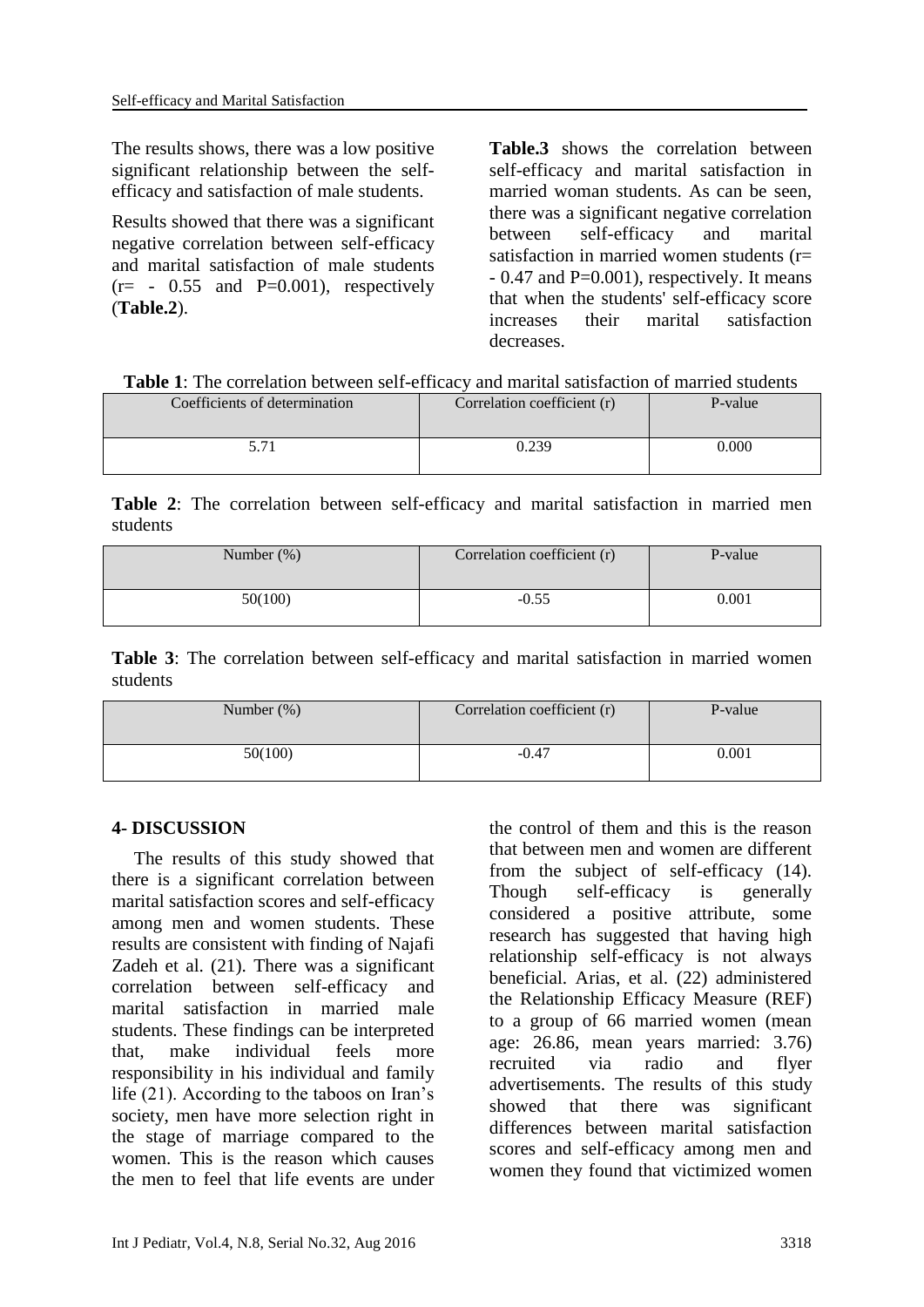with high relationship self-efficacy experienced more depressive symptoms than victimized women with low relationship self-efficacy. They concluded that women who feel they can control the course of their relationship may become depressed when they are unable to control their spouse's verbal or physical aggression. Thus, having high relationship self-efficacy sometimes get people feel of pride to reach whatever they want but in this case high self-efficacy may be failed and make them to have feeling depression and resulted having high relationship selfefficacy is not pleasurable. Different researches indicate that self-efficiency and spiritual intelligence components in couples play an important role in increasing marriage satisfaction level; according to Bandora results (23), people's evaluation of their own personal efficiency is crucial for the successful functioning.

The self-efficiency beliefs are important cognitive representations which help to form beliefs about future actions and personal capacities. Feeling self-efficiency is also helpful for mental and physical health. Self-efficiency is associated with the notion of personal control, and feeling personal control has an important role in couple's adjustment with stressors factors. The couples with high self-efficiency can improve their relations with their spouses. Rajabi et al. (24) concluded in his research that there is a positive relation between marriage satisfaction and self-efficiency of nurses. Indeed, since self-efficacy beliefs are motivation and well-being introduction of people, as long as people believe that their activities don't have the desired results they have little eagerness to work and persistence in solving their lives topics, so those couples who have higher self-efficacy, have more motivation and persistence to solve their communicational problems, hence they take more effort to improve their relationship, and as a result they experience a better marriage satisfaction (25). Moreover, significance of direct and positive effect of self-efficacy indicate that people who have higher emotional perception, have better relationship with others, and mutually recall their supports and feel more selfefficacy (25). People with high relationship self-efficacy may be more open to sharing about their marriages because they perhaps believe they have valuable skills in relationships that are worth sharing  $(15)$ .

It should be noted that according to the research findings, through increased selfefficacy and raising couple's motivation to solve daily and communicational problems, and belief in their abilities can improve the quality of marriage relationship and more satisfaction experience of marriage relationship in couple(25). Najafi Zadeh and Mirzajan Tabriz showed that a positive and significant relation between three variables of emotional intelligence, spiritual intelligence, and self-efficiency and marriage satisfaction. Multiple regression analysis showed that, 8 percent of total variance of marriage satisfaction is determined by these variables. The abilities resulted from emotional intelligence, spiritual intelligence, and selfefficiency can increase marriage satisfaction level. So, through couples counseling, we can effectively improve marriage satisfaction (21).

# **4-1. Limitations of the study**

Lack of sufficient accuracy to respond to the questionnaire. Total sample size was small.

# **5. CONCLUSION**

In this study, there was a significant correlation between the self-efficacy and marital satisfaction. Men and women both of them are central of the family and their satisfaction from each other help them to promote situation in their life and it's very important to their parenting at resulted to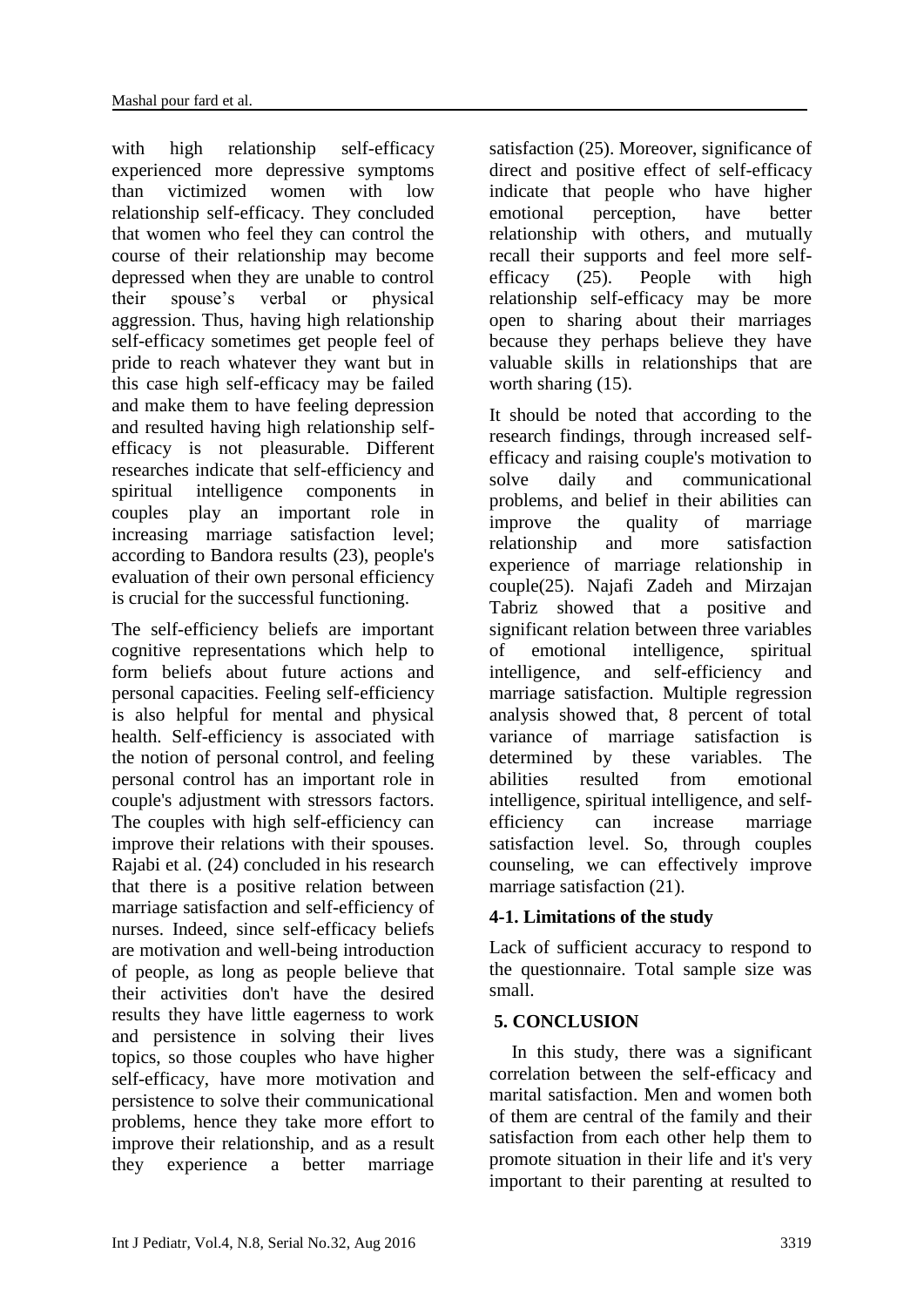have high mental health of the children. In this case, self-efficacy of them help satisfaction comes true; in fact, marital satisfaction related to self-efficacy. Similarly, the higher self-efficacy sense can have a positive impact on the quality of marriage relationship and results in higher marriage satisfaction. Thus, we should help them to promote self-efficacy in students. We hope other research consider this problem.

# **6- CONFLICT OF INTEREST**

The authors had not any financial or personal relationships with other people or organizations during the study. So there was no conflict of interests in this article.

# **7- ACKNOWLEDGMENTS**

The authors would like to acknowledge the generosity of students of PNU IZEH, Iran who agreed to participate in this research.

# **8- REFERENCES**

1. Cohen B. Introduction to Sociology. Translated by M. Salasi. Eighth Edition.Tutia Publication: Tehran; 1989:137.

2. Edalati A, Redzuan M. Perception of women towards family values and their marital satisfaction. Journal of American Science 2010; 6(4): 132-37.

3. Kachooei M, Fathi-Ashtiani A. The Role of Job Satisfaction and Ego Strengths in Marital Satisfaction in Military Staff in Tehran. Journal of Military Medicine 2013; 15(1):17- 24.

4. Bandura A. Self-efficacy: The exercise of control. New York: W. H. Freeman; 1997; 84(2): 191-215.

5. Lopez FG, Morúa W, Rice KG. Factor structure, stability, and predictive validity of college students' relationship self-efficacy beliefs. Measurement and Evaluation in Counseling and Development 2007; 40:80-96.

6. Graham JM, Diebels KJ, Barnow ZB. The Reliability of Relationship Satisfaction: A Reliability Generalisation Meta-Analysis.

Journal of Family Psychology 2011; (25), 39- 48.

7. Fincham FD, Beach SRH. Marriage in the new millennium: A decade in review. Journal of Marriage and Family 2010; 72:630-49.

8. [Gove WR,](http://www.ncbi.nlm.nih.gov/pubmed/?term=Gove%20WR%5BAuthor%5D&cauthor=true&cauthor_uid=6886367) [Hughes M,](http://www.ncbi.nlm.nih.gov/pubmed/?term=Hughes%20M%5BAuthor%5D&cauthor=true&cauthor_uid=6886367) [Style CB.](http://www.ncbi.nlm.nih.gov/pubmed/?term=Style%20CB%5BAuthor%5D&cauthor=true&cauthor_uid=6886367) Does marriage have positive effect on the psychological well-being of the individual? [J](http://www.ncbi.nlm.nih.gov/pubmed/6886367)  [Health Soc Behav](http://www.ncbi.nlm.nih.gov/pubmed/6886367) 1983; 24(2):122-31.

9. Lent W, Taveira M, Sheu H & Singley D. Social cognitive predictors of academic adjustment and life satisfaction in portugese college student: A longitudinal analysis, journal of vocational behaviour, 2009;74 ( 2), 190-198.

10. Jafarzadeh Fadaki SM, Amani P. Relationship of love and marital satisfaction with pornography among married university students in Biriand, Iran. Journal of Fundamentals of Mental Health 2015; 17(5): 240-46.

11. Kahneman D, Diener E, Schwarz N. (Eds.). Well-being: The foundations of hedonic psychology. New York: Russell Sage Foundation; 1999.

12. kalantari F, Esfahani Asl M, Bayat MR. International Research Journal of Applied and Basic Sciences 2012;3:2691-94.

13. Ziaei T, Jannati Y, Mobasheri E, Taghavi T, Abdollahi H, Modanloo M, et al. The relationship between marital and sexual satisfaction among married women employees at Golestan University of Medical Sciences, Iran. Iran J Psychiatry Behav Sci 2014; 8(2): 44-51.

14. Esfandiari E, Pouyamanesh J, Amirimajd M. The influence of control resource and selfefficacy on marriage conflicts among students. Tech J Engin & App Sci.2013; 3 (22): 3090- 97.

15. Johnson KD. Marital Expectation Fulfillment and its Relationship to Height of Marital Expectations, Optimism, and Relationship Self-Efficacy among Married Individuals July 2015; Dissertations. Paper, 1573.

16. Sherer M, Maddux JE, Mercandante B, Prentice-Dunn S, Jacobs B, Rogers RW. The self-efficacy scale: Construction and